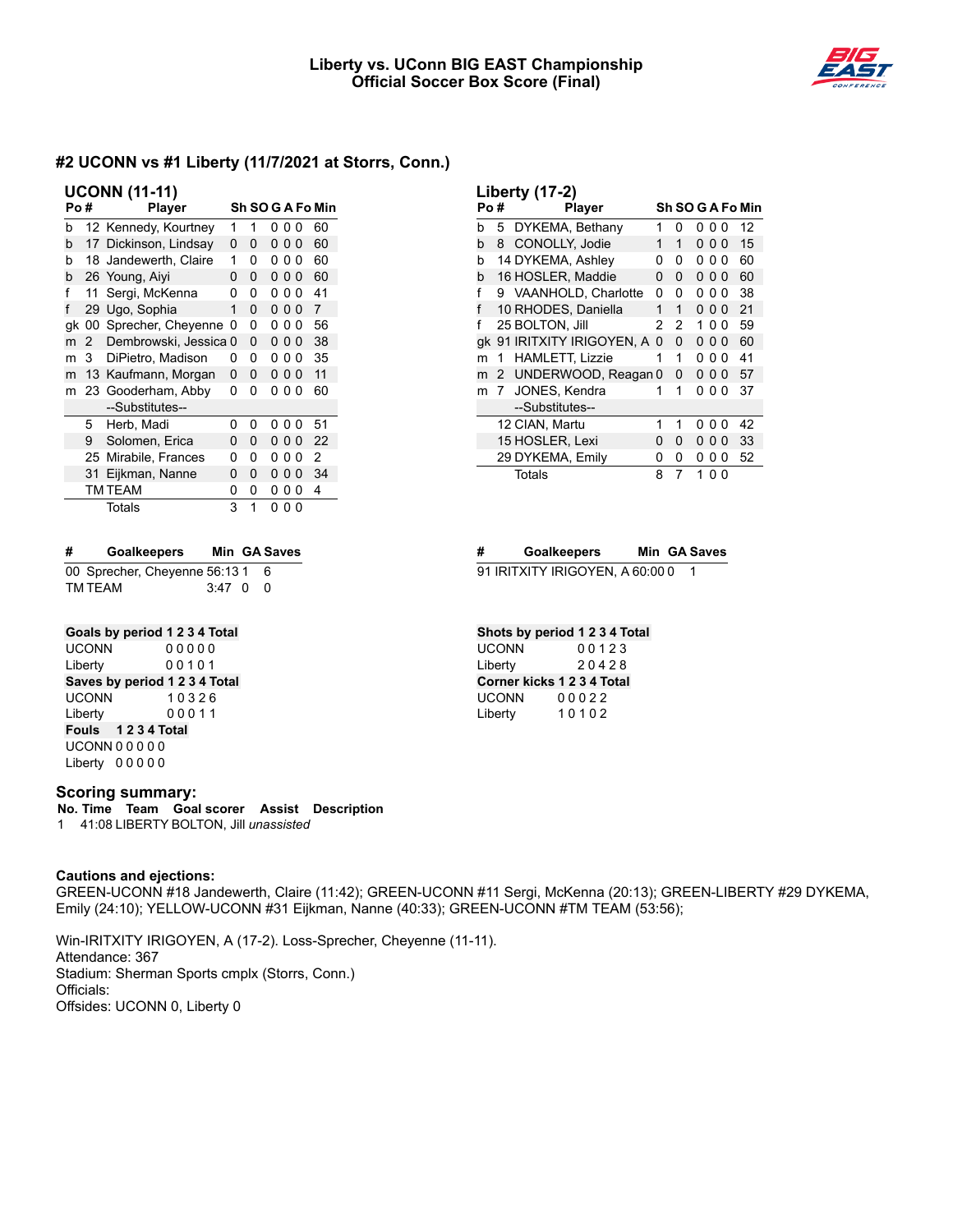

| Time  | Play                                                         |
|-------|--------------------------------------------------------------|
| 00:00 | Sprecher, Cheyenne at goalie for UCONN.                      |
| 00:00 | IRITXITY IRIGOYEN, A at goalie for Liberty.                  |
|       |                                                              |
| 03:08 | LIBERTY substitution: HOSLER, Lexi for JONES, Kendra.        |
| 03:08 | LIBERTY substitution: DYKEMA, Emily for CONOLLY, Jodie.      |
| 03:08 | LIBERTY substitution: CIAN, Martu for VAANHOLD, Charlotte.   |
| 05:03 | Penalty corner by LIBERTY HOSLER, Lexi [05:03].              |
| 05:24 | Shot by LIBERTY DYKEMA, Bethany WIDE.                        |
| 05:31 | UCONN substitution: Eijkman, Nanne for DiPietro, Madison.    |
| 05:31 | LIBERTY substitution: VAANHOLD, Charlotte for BOLTON, Jill.  |
| 06:48 | LIBERTY substitution: JONES, Kendra for HAMLETT, Lizzie.     |
| 06:48 | LIBERTY substitution: BOLTON, Jill for RHODES, Daniella.     |
| 06:48 | UCONN substitution: Solomen, Erica for Dembrowski, Jessica.  |
| 06:48 | UCONN substitution: Herb, Madi for Sergi, McKenna.           |
| 06:48 | LIBERTY substitution: UNDERWOOD, Reagan for HAMLETT, Lizzie. |
| 06:48 | UCONN substitution: Sergi, McKenna for Ugo, Sophia.          |
| 10:52 | Shot by LIBERTY JONES, Kendra, SAVE Sprecher, Cheyenne.      |
| 11:06 | UCONN substitution: Dembrowski, Jessica for Solomen, Erica.  |
| 11:06 | UCONN substitution: DiPietro, Madison for Kaufmann, Morgan.  |
| 11:06 | LIBERTY substitution: UNDERWOOD, Reagan for HOSLER, Lexi.    |
| 11:42 | Green card on UCONN Jandewerth, Claire.                      |
| 11:53 | LIBERTY substitution: DYKEMA, Ashley for DYKEMA, Bethany.    |
| 12:01 | UCONN substitution: Mirabile, Frances for Herb, Madi.        |
| 14:24 | UCONN substitution: Herb, Madi for Mirabile, Frances.        |
| 15:00 | End of period [15:00].                                       |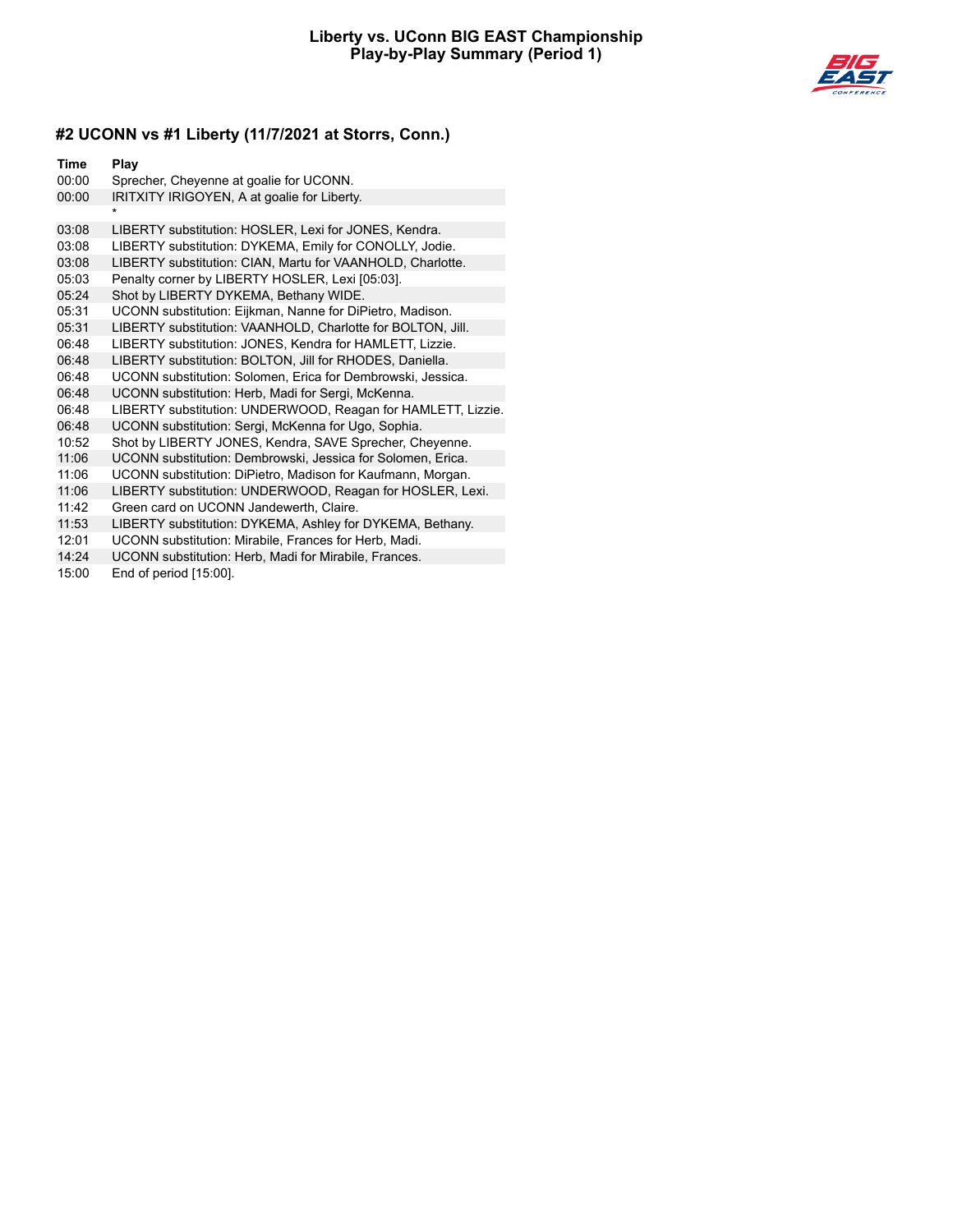

#### **Time Play**

- 15:00 Start of 2nd period [15:00].
- 17:39 LIBERTY substitution: CIAN, Martu for VAANHOLD, Charlotte.
- 17:59 LIBERTY substitution: HOSLER, Lexi for JONES, Kendra.
- 17:59 LIBERTY substitution: DYKEMA, Emily for CONOLLY, Jodie.
- 19:26 UCONN substitution: Eijkman, Nanne for DiPietro, Madison.
- 20:13 Green card on UCONN Sergi, McKenna.
- 21:16 LIBERTY substitution: DYKEMA, Emily for CONOLLY, Jodie.
- 21:16 LIBERTY substitution: JONES, Kendra for HAMLETT, Lizzie.
- 22:28 UCONN substitution: Herb, Madi for Sergi, McKenna.
- 23:33 LIBERTY substitution: CONOLLY, Jodie for HOSLER, Lexi.
- 23:33 LIBERTY substitution: HAMLETT, Lizzie for UNDERWOOD, Reagan.
- 23:52 LIBERTY substitution: BOLTON, Jill for RHODES, Daniella.
- 24:10 Green card on LIBERTY DYKEMA, Emily.
- 24:24 LIBERTY substitution: HOSLER, Maddie for CIAN, Martu.
- 24:56 UCONN substitution: DiPietro, Madison for Eijkman, Nanne.
- 25:09 LIBERTY substitution: UNDERWOOD, Reagan for HOSLER, Lexi.
- 26:13 UCONN substitution: Sergi, McKenna for Ugo, Sophia.
- 27:06 LIBERTY substitution: RHODES, Daniella for HOSLER, Lexi.
- 30:00 End of period [30:00].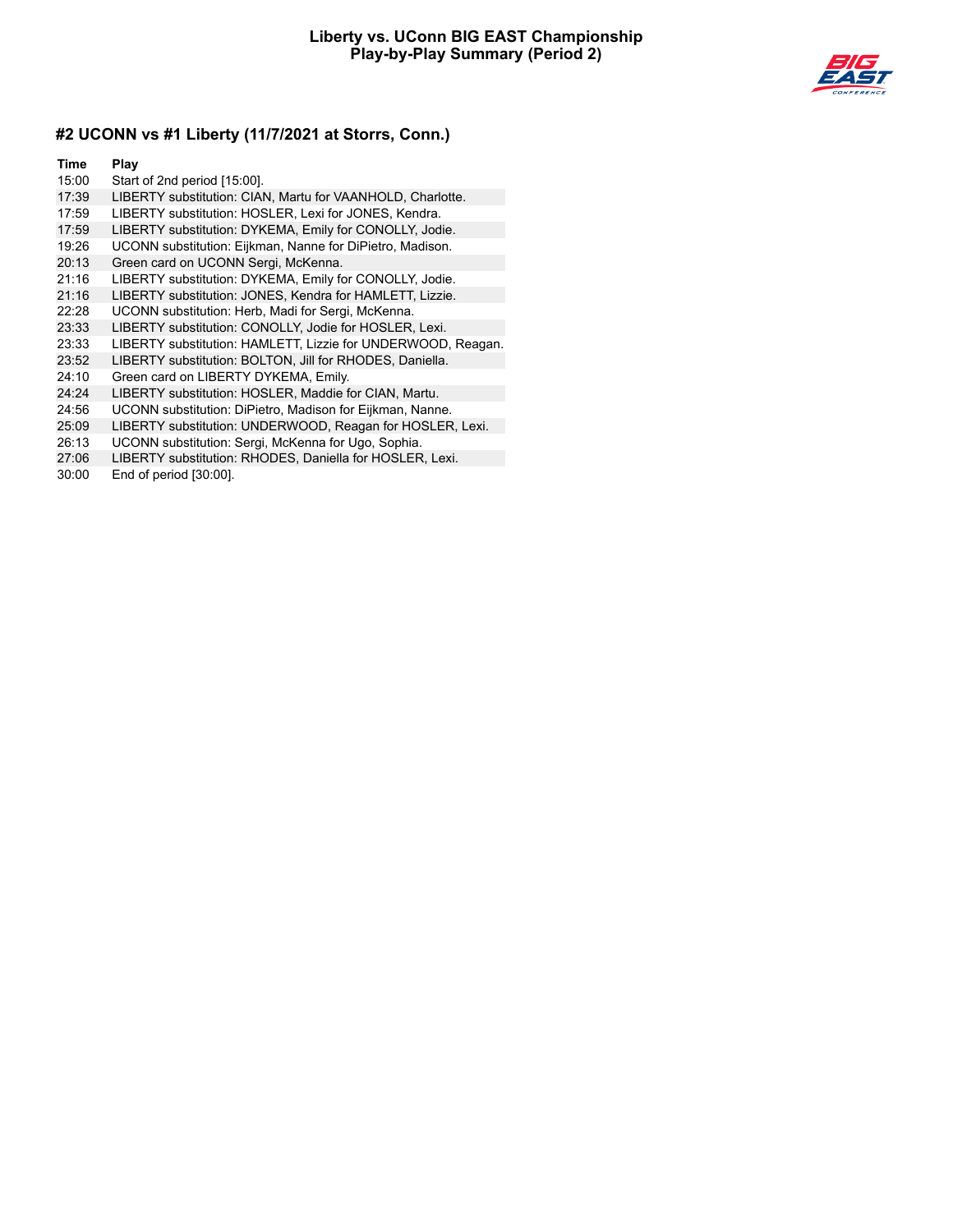

| Time                | Play                                                                  |
|---------------------|-----------------------------------------------------------------------|
| 30:00               | Start of 3rd period [30:00].                                          |
| 31:11               | Shot by UCONN Ugo, Sophia WIDE.                                       |
| 32:39               | LIBERTY substitution: CIAN, Martu for VAANHOLD, Charlotte.            |
| 33:17               | LIBERTY substitution: HOSLER, Lexi for JONES, Kendra.                 |
| 34:27               | UCONN substitution: Eijkman, Nanne for DiPietro, Madison.             |
| 35:02               | LIBERTY substitution: VAANHOLD, Charlotte for RHODES, Daniella.       |
| 35:09               | LIBERTY substitution: DYKEMA, Emily for CONOLLY, Jodie.               |
| 36:21               | UCONN substitution: Solomen, Erica for Dembrowski, Jessica.           |
| 36:21               | UCONN substitution: Herb, Madi for Sergi, McKenna.                    |
| 37:20               | LIBERTY substitution: JONES, Kendra for HAMLETT, Lizzie.              |
| 37:20               | LIBERTY substitution: DYKEMA, Emily for CONOLLY, Jodie.               |
| 39:25               | UCONN substitution: DiPietro, Madison for Eijkman, Nanne.             |
| 39:56               | LIBERTY substitution: HAMLETT, Lizzie for UNDERWOOD, Reagan.          |
| 40:33               | Yellow card on UCONN Eijkman, Nanne.                                  |
| 40:54               | LIBERTY substitution: UNDERWOOD, Reagan for HOSLER, Lexi.             |
| 41:08               | GOAL by LIBERTY BOLTON, Jill (FIRST GOAL), goal number 17 for season. |
|                     |                                                                       |
| 41:58               | Shot by LIBERTY RHODES, Daniella, SAVE Sprecher, Cheyenne.            |
| 42:03               | Shot by LIBERTY HAMLETT, Lizzie, SAVE Sprecher, Cheyenne.             |
| 42:43               | UCONN substitution: Sergi, McKenna for Ugo, Sophia.                   |
| 42:46               | Penalty corner by LIBERTY DYKEMA, Bethany [42:46].                    |
| $A \Omega \cdot AB$ | Shot by LIBERTY CONOLLY Jodie, SAVE Spresber, Chevenne                |

42:46 Shot by LIBERTY CONOLLY, Jodie, SAVE Sprecher, Cheyenne.<br>43:28 LIBERTY substitution: DYKEMA, Ashley for DYKEMA, Emily.

LIBERTY substitution: DYKEMA, Ashley for DYKEMA, Emily.

45:00 End of period [45:00].